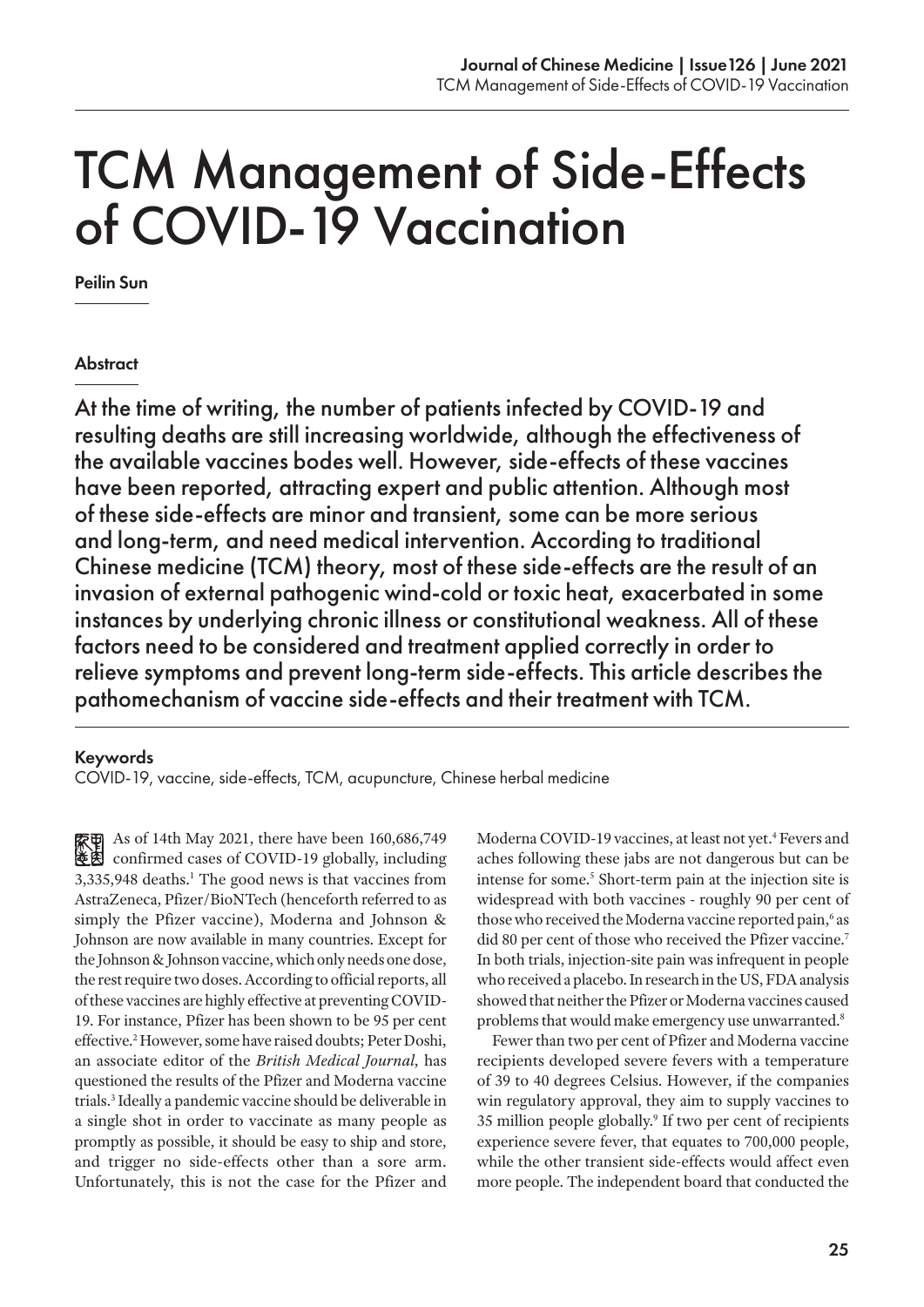interim analysis of Moderna's huge trial found that severe side-effects included fatigue (9.7 per cent of participants), muscle pain (8.9 per cent), joint pain (5.2 per cent) and headache (4.5 per cent).<sup>10</sup> These numbers were lower for the Pfizer vaccine, which caused severe side-effects of fatigue (3.8 per cent of participants) and headache (2 per cent).<sup>11</sup> There have been reports of deaths due to this vaccine; ten people have died in Germany after receiving the Pfizer vaccine, as reported in *Der Spiegel*. 12

The Pfizer and Moderna COVID-19 vaccines were developed using messenger RNA (mRNA) technology. They prime the immune system to attack the coronavirus by delivering a snippet of the genetic code of the virus. This code, or mRNA, instructs the body to build copies of the spike protein that stud the virus surface. The immune system responds by creating antibodies, which remain on standby until confronted by an actual infection.<sup>13</sup> With reference to the side-effects of these vaccines, Drew Weissman, the immunologist whose research contributed to their development, stated, 'We suspect the lipid nanoparticle causes the reactogenicity, because lipid nanoparticles without mRNA in them do the same thing in animals<sup>'14</sup> and 'We see production, in the muscle, of inflammatory mediators that cause pain, redness, swelling, fever, flu-like symptoms.'15 Longer-term side-effects of mRNA vaccines remain theoretical, but include the possibility that patients with autoimmune conditions such as lupus, whose disease is driven by antibodies against their genetic code, could experience flare-ups because of the increase in immune response induced by the vaccine.16

with around 8.7 million and 7.5 million second doses respectively. A smaller number of 0.1 million first doses of the Moderna vaccine had also been given. Following these vaccinations, 55,716 'yellow cards' (i.e. adverse drug reactions) have been reported for the Pfizer vaccine, 167,141 for AstraZeneca, 1081 for Moderna and 606 where the brand of the vaccine was not specified. For the Pfizer and AstraZeneca vaccines the overall reporting rate of adverse effects is around three to six yellow cards per 1,000 doses administered.17 This suggests that the rate of side-

A safety report released by the Medicines & Healthcare Products Regulatory Agency (MHRA) in the UK using data up to 5th May 2021 showed an estimated 11.4 million first doses of the Pfizer vaccine and 23.3 million first doses of the AstraZeneca vaccine had been administered, along

In the UK 55,716 'yellow cards' (i.e. adverse drug reactions) have been reported for the Pfizer vaccine, 167,141 for AstraZeneca, 1081 for Moderna and 606 where the brand of the vaccine was not specified.

effects of the AstraZeneca vaccine is relatively high.

This article explores the adverse effects of COVID-19 vaccines from the perspective of Chinese medicine, and their clinical management with Chinese herbs and acupuncture.

#### TCM analysis of COVID-19 vaccines

From the perspective of TCM, vaccine side-effects are consistent with an invasion of external pathogenic factors:

- The vaccines enter the body through the skin in the same way as other external pathogenic factors.
- Patients develop flu-like symptoms.
- Symptoms start suddenly.
- The symptoms are due to the conflict between the zheng (upright) qi and xie (pathogenic) qi.
- Symptoms are mostly temporary.

According to TCM, these external invasions can be subdivided into their most common presentations: invasion of wind-cold into Taiyang, Shaoyang or Yangming, or invasion of toxic heat.

#### Invasion of wind-cold into Taiyang

The signs and symptoms of wind-cold invasion include chills, fever, headache, muscle pain, joint pain, neck pain, slight cough and other symptoms related to the Lung including discomfort or pain in the chest, shortness of breath and difficulty breathing, a tongue with a thin white

> coating and a tight pulse. These symptoms result from the invasion of windcold into the superficial layer of the body where there is a fight between zheng (upright) qi and xie (pernicious) qi, and the wei (defensive) qi is obstructed. In most cases, the wei qi is strong enough to dispel the wind-cold

completely. However, if the wei qi is insufficient or not sufficiently supported by other aspects of physiology such as yuan (original) qi or ying (nutritive) qi, or if there is excess in the body obstructing the function of the zangfu organs, the wind-cold invasion may enter more deeply, resulting in more severe consequences.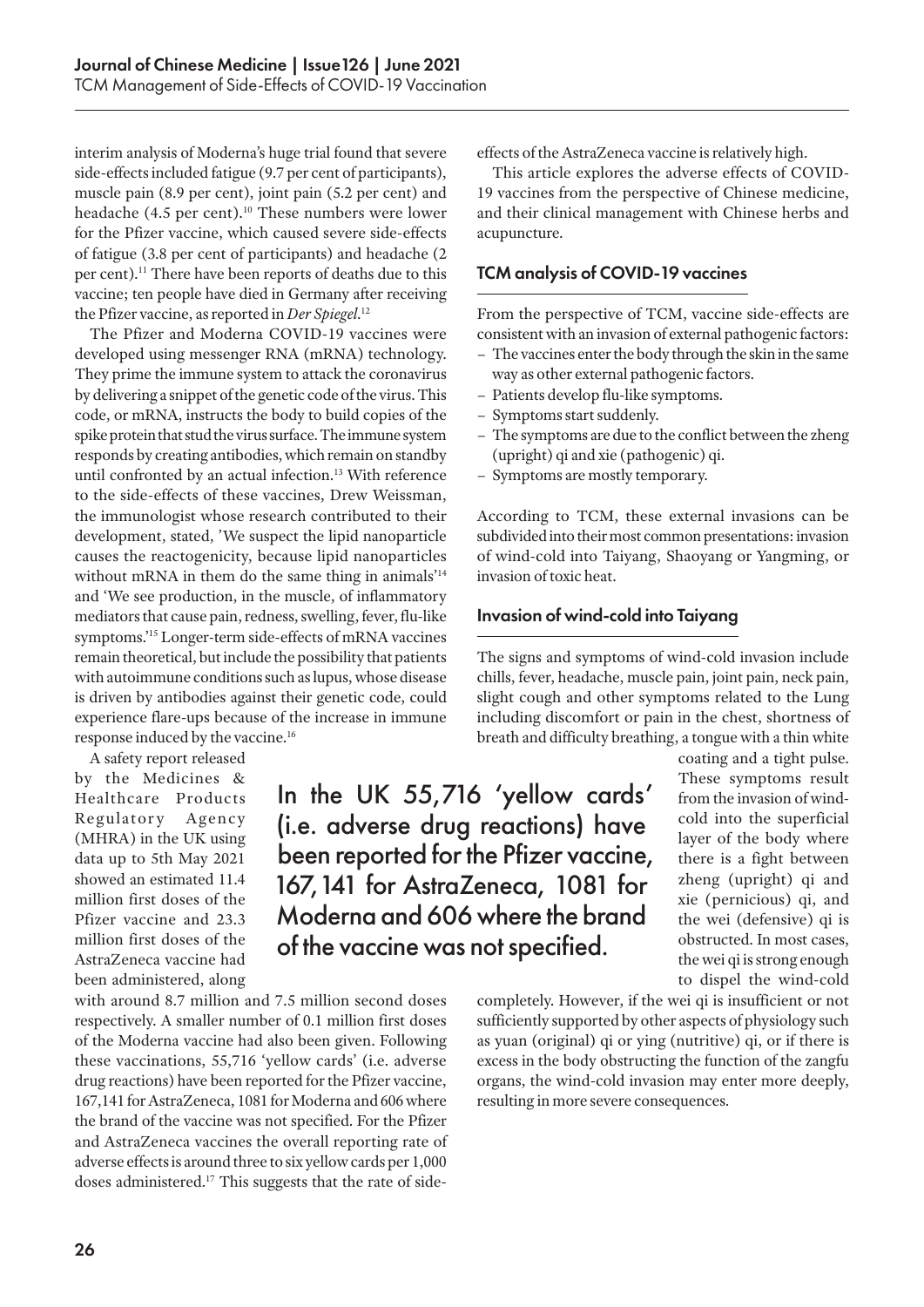blood clot in the brain that occurs together with low levels of platelets following vaccination with the AstraZeneca

#### Invasion of wind-cold into Shaoyang

Invasion of wind-cold into Yangming

Pathogenic invasion of the shaoyang channel presents with symptoms of alternating chills and fever, headache,

dizziness, tinnitus, nausea, bitter taste, poor appetite, loose stool, a thin white tongue coating and a wiry pulse. The treatment method is to harmonise Shaoyang and regulate the Gall Bladder.

Following an external invasion all symptoms should disappear, indicating that the invading pathogen has been cleared ...

that the evidence of a link with the AstraZeneca vaccine is likely.20 Other possible severe reactions include anaphylaxis and death. Norwegian health officials say 23 deaths among the frail and elderly were associated with COVID-

19 vaccinations.<sup>21</sup> Note

that these life-threatening situations would involve much more complicated pathology than the patterns presented in this article.

#### TCM management

#### Invasion of wind-cold into Taiyang

Principles of treatment: Dispel wind-cold and relieve the exterior.

Herbal formula: *Jing Fang Bai Du San* (Schizonepeta and Saposhnikovia Powder to Overcome Pathogenic Influences).<sup>22</sup>

Jing Jie (Schizonepeta Herba) 10g Fang Feng (Saposhnikoviae Radix) 10g Qiang Huo (Notopterygium Rhizoma seu Radix) 10g Gao Ben (Ligustici Rhizoma) 10g Bai Zhi (Angelicae dahuricae Radix) 10g Dang Gui (Angelicae sinensis Radix) 10g Chuan Xiong (Chuanxiong Rhizoma) 10g Zhi Ke (Aurantii Fructus) 5g Xing Ren (Armeniacae Semen) 10g Zhi Gan Cao (Glycyrrhizae Radix preparata) 3g

- Jing Jie and Fang Feng dispel wind-cold and relieve the exterior symptoms.
- Qiang Huo, Gao Ben and Bai Zhi dispel wind-cold and relieve joint and muscle pain.
- Dang Gui and Chuan Xiong promote circulation of qi and blood and support zheng qi to eliminate the pathogenic factor.
- Zhi Ke and Xing Ren regulate qi in the Lung.
- Zhi Gan Cao harmonises the prescription.

#### **Modifications**

- In case of severe headache, add Man Jing Zi (Viticis Fructus) 10g.
- In case of severe muscle pain, add Ji Xue Teng (Spatholobi Caulis) 10g to harmonise the collaterals.

### Invasion of toxic heat

the interior fu organ.

When the pathogenic factor invades the Taiyang, Shaoyang or Yangming channels, it usually causes general symptoms pain at the injection site is not a major complaint. However, in the pattern of toxic heat, pain, redness, heat and swelling at the injection site is often the main symptom, along with high fever, headache, thirst, a red tongue with a yellow and dry coating, and a superficial and rapid pulse.

When the pathogenic invasion affects the Yangming channel, it quickly transforms into heat, with symptoms of high fever, profuse sweating, thirst, restlessness, headache, red face, red tongue and a big pulse. At this point the pattern is still at the Yangming channel level, and has not reached

#### Chronic illness and weak constitution

When the body is healthy, the zangfu organs, qi, blood, yin and yang exist in a dynamic balance. In such a person, a vaccine is unlikely to lead to severe reactions or long-term illness. Pre-existing chronic illness and/or constitutional imbalances make people more prone to adverse reactions to vaccines. These pre-existing conditions include chronic lung disease, heart disease, diabetes, liver disease, HIV and obesity.18 Constitutional imbalance can involve excess or deficiency patterns, or a mixture of both. Research has shown that both the Pfizer and Moderna vaccines have good results in people with pre-existing health conditions.19

In TCM it is emphasised that following an external invasion all symptoms should disappear completely, indicating that the invading pathogen has been cleared. Any pathogens remaining in the body can bring about long-term illness. In some cases, severe consequences can occur. For example, the MHRA in the UK has undertaken a thorough review into reports of an extremely rare type of

## vaccine. This ongoing scientific review has concluded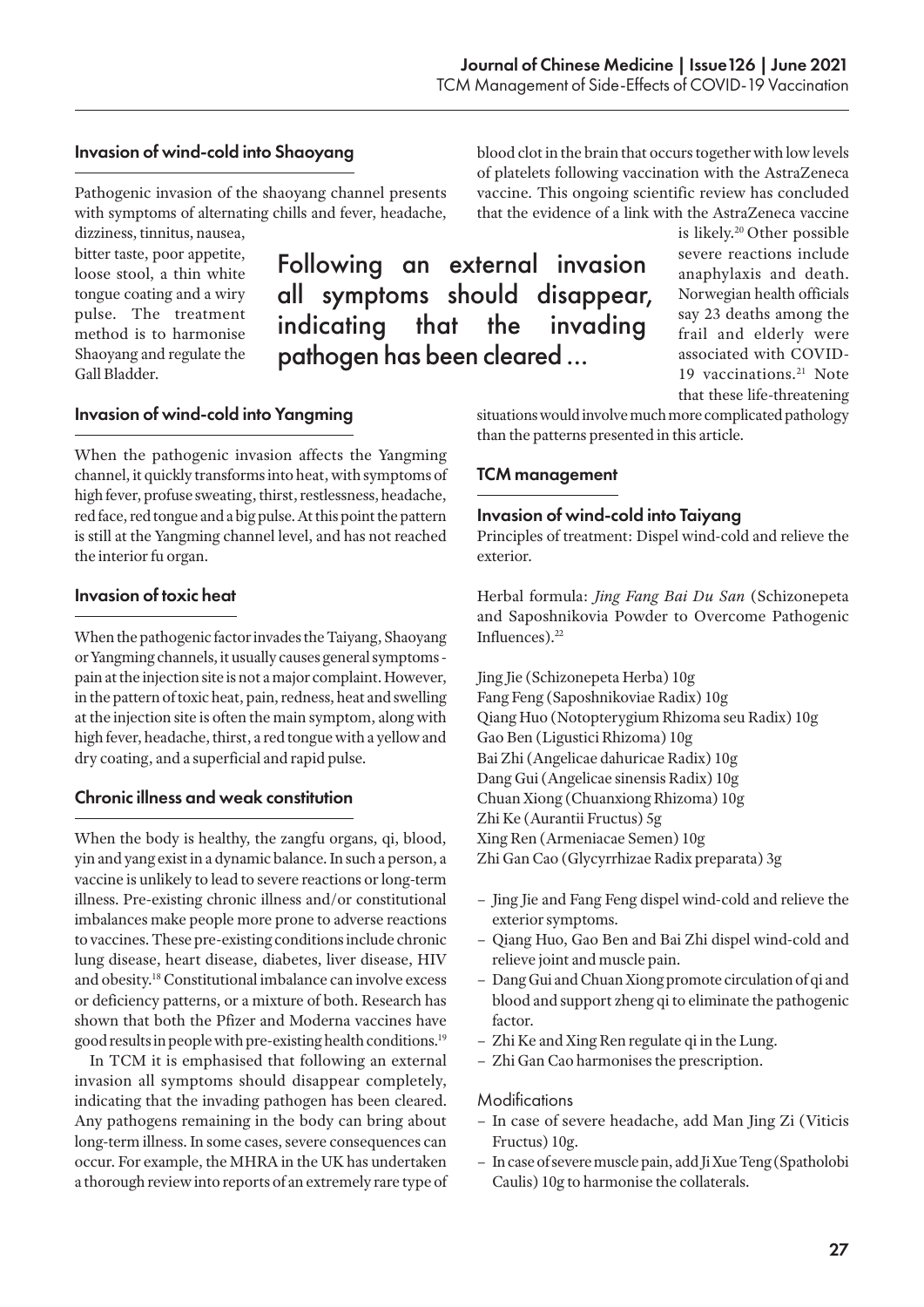- If the patient reports severe muscle or joint pain with cold sensation, stiffness and difficult movement, this indicates invasion of wind-cold mixed with damp leading to bi (impediment) syndrome; in such cases *Juan Bi Tang* (Remove Painful Obstruction Decoction) should be considered.
- In case of severe aversion to cold, add Gui Zhi (Cinnamomi Ramulus) 10g and Zi Su Ye (Perillae Folium) 10g to dispel external cold.

#### **Acupuncture**

- Waiguan SJ-5, Lieque LU-7 and Fengchi GB-20 with reducing technique to relieve the exterior and dispel pathogenic factors.
- Moxibustion at Hegu LI-4 and Lieque LU-7 with reducing technique to eliminate cold.
- Sanjian LI-3, Hegu LI-4 and Jianyu LI-15 with reducing technique to promote qi and blood circulation and harmonise the Large Intestine channel (the location of the injection site); Sanjian LI-3 is the shu-stream point and can thus treat joint pain; Jianyu LI-15 is a local point to the injection site; Hegu LI-4, the yuan-source point, dispels wind-cold and relieves pain.

#### Modifications

- For severe headache, add Fengfu DU-16.
- For severe muscle pain, add Feiyang BL-58, the luo-connecting point, and Jinmen BL-63, the xi-cleft point and intersecting point of the Bladder channel and the Yang Wei Mai.
- For severe joint pain with stiffness and difficult movement, add Yanglingquan GB-34, Fenglong ST-40 and Sanyinjiao SP-6 to benefit the tendons and eliminate damp.
- For severe aversion to cold, add Zusanli ST-36, LI-4 and LU-7 to warm the body and relieve cold.

#### Invasion of wind-cold into Shaoyang

Principles of treatment: Harmonise Shaoyang and regulate the Gall Bladder and San Jiao.

Herbal formula: *Xiao Chai Hu Tang* (Minor Bupleurum Decoction).

Chai Hu (Bupleuri Radix) 10g Huang Qin (Scutellariae Radix) 10g Zhi Ban Xia (Pinelliae Rhizoma preparatum) 10g Zhi Zi (Gardeniae Jasminoidis Fructus) 10g Ren Shen (Ginseng Radix) 5g Sheng Jiang (Zingiberis Rhizoma recens) 5g Da Zao ( Jujubae Fructus) 5g Zhi Gan Cao (Glycyrrhizae Radix Preparata) 3g

- Chai Hu and Huang Qin harmonise the Shaoyang channel, regulate the San Jiao and eliminate pathogenic factors.
- Zhi Zi clears heat in the Shaoyang channel.
- Zhi Ban Xia and Sheng Jiang harmonise the Stomach and descend qi to relieve nausea and vomiting.
- Ren Shen, Da Zao and Zhi Gan Cao support the zheng qi and benefit the body.

#### **Modifications**

- For severe headache or eye pain, add Man Jing Zi (Viticis Fructus) 10g.
- For ear pain or tinnitus, add Long Dan Cao (Gentianae Radix) and Xia Ku Cao (Prunellae Spica) 10g to clear heat in the Gall Bladder channel.
- For severe dizziness, add Tian Ma (Gastrodiae Rhizoma) 10g and Bai Ji Li (Tribuli Fructus) 10g to subdue internal wind.

#### **Acupuncture**

- Waiguan SJ-5 plus Zulinqi GB-41 with even technique to harmonise the Yang Wei Mai and Shaoyang channel.
- Yangchi SJ-4, Fengchi GB-20, Jianjing GB-21, Yanglingquan GB-34 and Qiuxu GB-40 with even technique to regulate the Shaoyang channel and promote qi circulation.
- Zhongwan REN-12 and Zusanli ST-36 with even technique to harmonise the Stomach, descend qi and relieve nausea and vomiting.

#### Modifications

- For severe headache, add Shuaigu GB-8 and Hegu LI-4.
- For hypochondriac pain or distention, add Taichong LIV-3 and Qimen LIV-14 to promote qi circulation.
- For mood changes or depression add Neiguan P-6 and Shenmen HT-7 to regulate the emotions and calm the shen.

#### Invasion of wind-cold into Yangming

Principles of treatment: Clear heat in the Yangming channel and reduce fever.

Herbal formula: *Bai Hu Tang* (White Tiger Decoction)

Sheng Shi Gao (Gypsum Fibrosum) 20g Zhi Mu (Anemarrhenae Rhizoma) 10g Geng Mi (Oryzae Sativae) 10g Zhi Zi (Gardeniae Fructus) 10g Huang Lian (Coptidis Rhizoma) 5g Zhi Gan Cao (Glycyrrhizae Radix preparata) 3g

– Sheng Shi Gao strongly clears heat in the Yangming channel and reduces fever.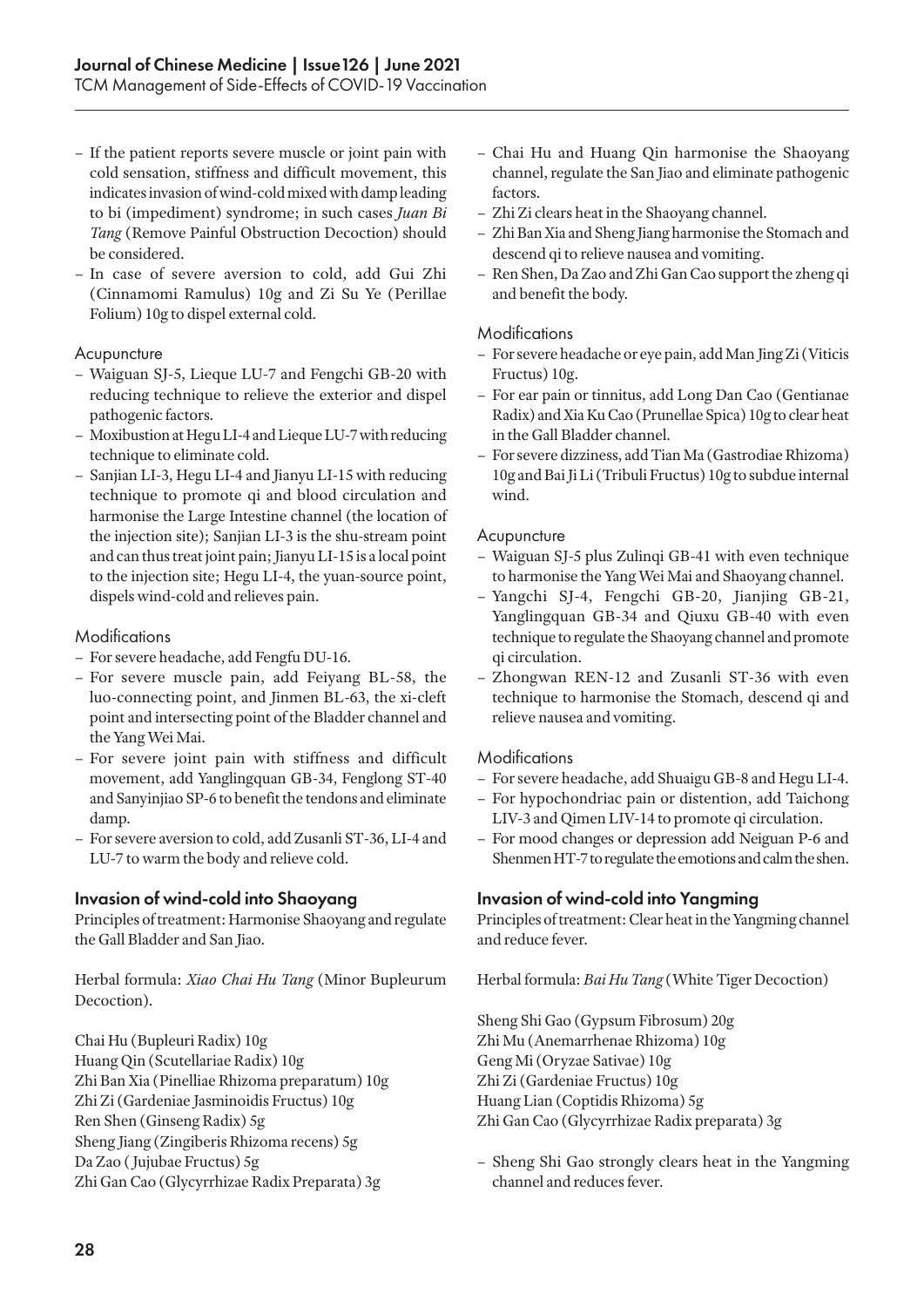- Zhi Mu assists Sheng Shi Gao to clear heat and benefits body fluids to relieve thirst.
- Huang Lian and Zhi Zi strengthen the effect of clearing heat in the Yangming channel and reduce fever.
- Geng Mi protects the Stomach from the bitter herbs.
- Zhi Gan Cao harmonises all the herbs in the prescription.

#### **Modifications**

- For severe headache, add Bai Zhi (Angelicae dahuricae Radix) 10g and Man Jing Zi (Viticis Fructus) 10g.
- In case of severe thirst, add Tian Hua Fen (Trichosanthis Radix) 10g to benefit the body fluids.
- For severe restlessness due to fever, add Dan Zhu Ye (Herba Lophatheri Gracilis) 10g.

#### Acupuncture

- Dazhui DU-14, the meeting point of all the yang channels, together with Erjian LI-2, the ying-spring point, Hegu LI-4, the yuan-source point, and Quchi LI-11, the he-sea point of the Large Intestine channel clear heat and reduce fever.
- Neiting ST-44, the ying-spring point of the Stomach channel, clears heat from the Yangming channel, reduces fever and relieves thirst.

#### Modifications

- In case of severe headache, add Fengchi GB-20.
- In case of severe thirst, add Sanyinjiao SP-6, the intersecting point of the three yin channels of the leg, to benefit body fluids.
- In case of severe restlessness, add Shaohai HE-3, the he-sea and water point of the Heart channel, to clear heat.
- In case of difficult defecation, add Tianshu ST-25, the front-mu point of the Large Intestine, to regulate the Large Intestine.

#### Invasion of toxic heat

Principles of treatment: Clear heat, remove toxin, reduce swelling and stop pain.

Herbal formula: *Wu Wei Xiao Du Yin* (Five-Ingredient Drink to Eliminate Toxin)<sup>23</sup>

Jin Yin Hua (Lonicerae Flos) 10g Ye Ju Hua (Chrysanthemi indici Flos) 10g Pu Gong Ying (Taraxaci Herba) 10g Lian Qiao (Forsythiae Fructus) 10g Zi Bei Tian Kui (Begoniae Herba)10g Zi Hua Di Ding (Violae Herba) 10g Huang Lian (Coptidis Rhizoma) 5g Huang Qin (Scutellariae Radix) 10g Zhi Zi (Gardeniae Fructus) 10g Zhi Gan Cao (Glycyrrhizae Radix preparata) 3g

- Jin Yin Hua, Ye Ju Hua, Pu Gong Ying, Lian Qiao, Zi Bei Tian Kui and Zi Hua Di Ding clear heat, remove toxin and reduce swelling.
- Huang Lian and Huang Qin clear heat, remove toxin and prevent invasion of toxic heat further into the body.
- Zhi Zi clears heat in the San Jiao.
- Zhi Gan Cao harmonises the prescription.

#### Modifications

- In case of high fever with redness of the face and thirst, add Shi Gao (Gypsum Fibrosum) 20g and Zhi Mu (Anemarrhenae Rhizoma) 10g to clear heat and reduce fever.
- In case of severe headache, add Bai Zhi (Angelicae dahuricae Radix) 10g.
- In case of seizures, add Gou Teng (Uncariae Ramulus cum Uncis) 10g and Jiang Can (Bombyx Batryticatus) 10g to arrest internal wind.
- In case of severe palpitations, add Dan Shen (Salviae Miltiorrhizae Radix) 10g to clear heat in the Heart and calm the shen.

#### **Acupuncture**

- Erjian LI-2, the ying-spring point, Hegu LI-4, the yuansource point and Quchi LI-11, the he-sea point of the Large Intestine channel, clear heat, remove toxin and reduce swelling.
- Shaohai HE-3, the he-sea and water point of the Heart channel, Sanyinjiao SP-6, the crossing point of the three yin channels of the leg, and Xuehai SP-10 combine to cool the blood and relieve pain and swelling at the injection site.
- Dazhui DU-14, the meeting point of all the yang channels, reduces fever and relieves headache.

#### Modifications

- In case of high fever with redness of the face and thirst, add Neiting ST-44, the ying-spring point of the Stomach channel, to clear heat from the Yangming channel and reduce fever.
- For severe headache, add Fengchi GB-20.
- In case of severe generalised muscle pain, add Feiyang BL-58 and Jinmen BL-63 to harmonise the Taiyang collaterals and relieve muscle pain.
- In case of seizure, add Yanglingquan GB-34 and Taichong LIV-3 to arrest internal wind.
- In case of severe palpitations, add Shaofu HE-8, the yingspring point of the Heart channel, to clear heat and calm the shen.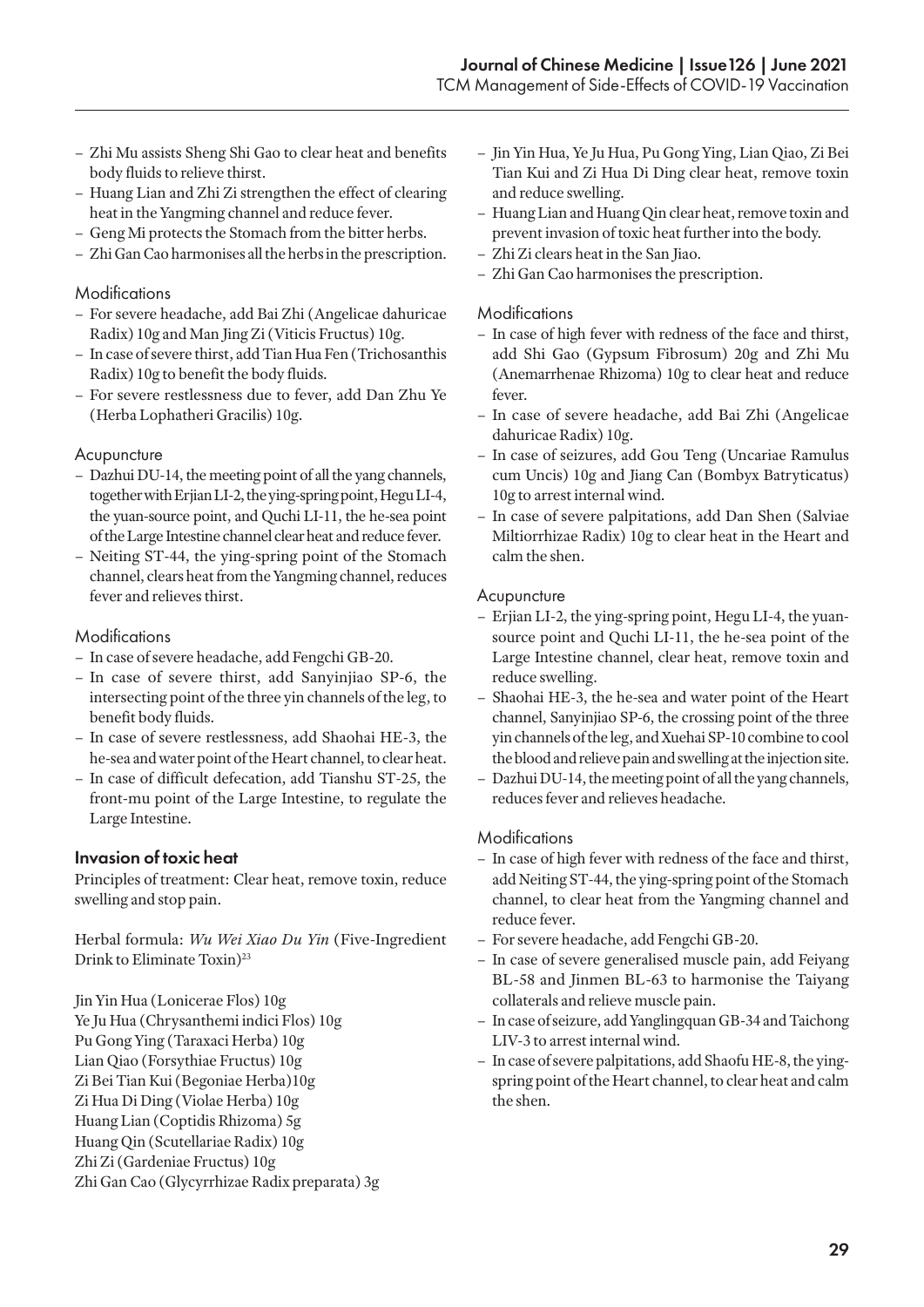#### Patients with chronic illness and/or weak constitution

When COVID-19 vaccines are given to those with chronic illness or constitutional weakness, especially the elderly or patients with autoimmune disease such as lupus, their bodies may be unable to deal with the external pathogenic invasion, leading to latent pathogens obstructing their qi and blood circulation. In these patients the principles of treatment are to eliminate excess, tonify deficiency, harmonise qi and blood, and benefit yin and yang. Ideally patients with pre-existing illness or constitutional weakness should carefully attend to their physical wellbeing with TCM treatment for two months before and after vaccination. In this way severe reactions can be prevented.

#### Herbal treatment

For patients presenting with excess patterns, the herbal formula *Yue Ju Wan* (Escape Restraint Pill) is recommended. *Yue Ju Wan* consists of Xiang Fu (Cyperi Rhizoma), Chuan Xiong (Chuanxiong Rhizoma), Cang Zhu (Atractylodis Rhizoma), Shen Qu (Massa medicata fermentata) and Zhi Zi (Gardeniae Fructus). These herbs combine to eliminate excess of qi, blood, fire and phlegm. This formula can be used to treat patients with pre-existing illness who usually suffer from stagnation of these pathogenic factors and vital substances. As this single foundation formula is not sufficient to deal with all possible cases of excess, modifications should be made accordingly. For instance, if there is mainly stagnation of qi, the addition of herbs such as Qing Pi (Citri reticulatae viride Pericarpium), Chen Pi (Citri reticulatae Pericarpium) and Zhi Shi (Aurantii Fructus immaturus) should be considered. Depending upon the location of the qi stagnation, herbs that enter the appropriate organs should be added.

For patients presenting with deficiency patterns the formulas *Si Jun Zi Tang* (Four Gentlemen Decoction) and *Liu Wei Di Huang Wan* (Six-Ingredient Pill with Rehmannia) can be considered. Although these formulas are used to strengthen and build up the physical condition, they are insufficient to cover all instances of weak constitution. They can therefore be used as a foundation with appropriate modifications made to tonify qi, blood, yin and yang as appropriate. Attention should be paid to identifying the relevant organs in order to alleviate weakness efficiently.

#### Acupuncture treatment

For excess patterns, the following acupuncture points should be considered, with reducing technique:

Hegu LI-4 Neiguan P-6 Fengchi GB-20 Yanglingquan GB-34 Gongsun SP-4 Sanyinjiao SP-6 Yinlingquang SP-9 Fenglong ST-40 Taichong LIV-3 Zhongwan REN-12

These points regulate qi and blood and eliminate excess to remove the blockage in the channels and zang-fu organs. Combination of herbs and acupuncture can bring forth faster and more reliable therapeutic benefits.

For deficiency patterns, the following points can be used to strengthen qi, blood, yin and yang, with reinforcing technique.

Zusanli ST-36 Sanyinjiao SP-6 Taixi KID-3 Guanyuan REN-4 Ganshu BL-18 Pishu BL-20 Shenshu BL-23

#### Conclusion

Given that COVID-19 can kill or incapacitate people, an effective vaccine is vital for public health. However, vaccines can cause side-effects. When these side-effects are minor, they can be left untreated; however, when they are more severe they should be treated immediately, appropriately and effectively. Treatment with acupuncture and Chinese herbal medicine can regulate the channels and zang-fu organs to promote physiological harmony. Vaccine sideeffects can start with minor symptoms but develop into more severe disease. Because of this, proper clinical management is essential, especially for those with underlying chronic illness or constitutional weakness, as well as anyone who reports severe severe side-effects after vaccination.